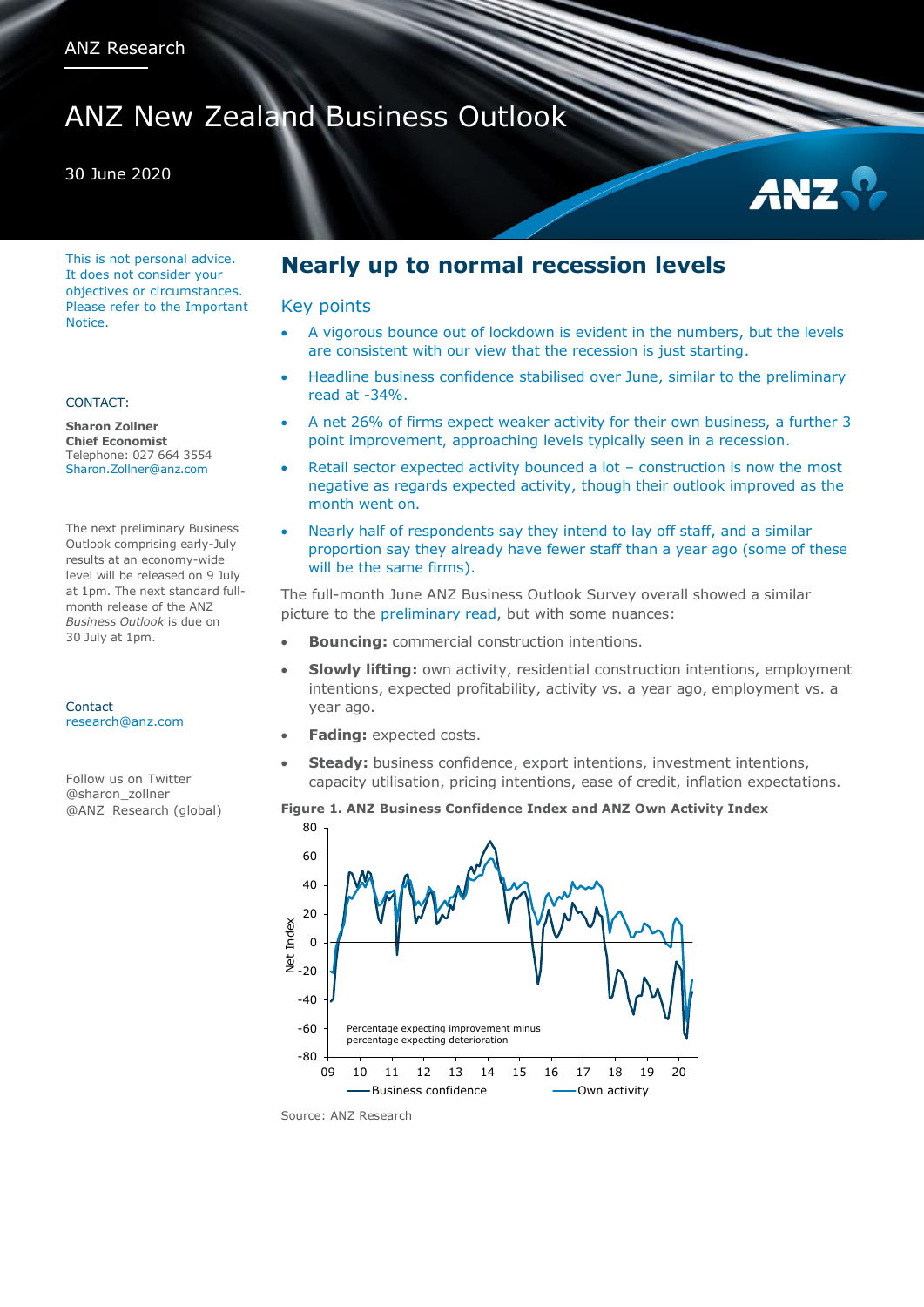|                                   | <b>Levels</b> |            |              |         |                         | <b>Monthly change</b> |            |              |                         |        |  |
|-----------------------------------|---------------|------------|--------------|---------|-------------------------|-----------------------|------------|--------------|-------------------------|--------|--|
|                                   | <b>Retail</b> | <b>Mfg</b> | <b>Agric</b> |         | <b>Constrn Services</b> | Retail                | <b>Mfg</b> | <b>Agric</b> | <b>Constrn Services</b> |        |  |
| <b>Business Confidence</b>        | $-21.5$       | $-23.5$    | $-63.3$      | $-47.5$ | $-34.6$                 | 16.0                  | 7.6        | 18.8         | 5.3                     |        |  |
| <b>Activity Outlook</b>           | $-16.7$       | $-29.9$    | $-16.7$      | $-35.0$ | $-27.9$                 | 28.6                  | 12.0       | 22.6         | $-7.2$                  |        |  |
| Activity - vs one year ago        | $-50.8$       | $-44.1$    | 13.3         | $-12.5$ | $-55.6$                 | 20.6                  | 20.3       | 24.0         | 34.7                    | 14.5   |  |
| Exports                           | $-12.2$       | $-21.8$    | $-25.0$      | $-16.7$ | $-17.6$                 | 31.7                  | 1.0        | 20.8         | 8.3                     |        |  |
| Investment                        | $-4.5$        | $-19.7$    | $-33.3$      | $-12.5$ | $-25.7$                 | 33.0                  | $-1.4$     | 20.3         | 15.3                    |        |  |
| Capacity Utilisation              | $-12.5$       | $-30.2$    | $-3.4$       | $-21.6$ | $-13.6$                 | 13.7                  | 8.9        | 25.2         | $-7.3$                  |        |  |
| <b>Residential Construction</b>   |               |            | $\cdots$     | $-36.4$ | $\cdots$                | $\cdots$              | $\cdots$   | $\cdots$     | 11.9                    |        |  |
| <b>Commercial Construction</b>    | $\cdots$      | $\cdots$   | $\cdots$     | $-28.6$ | $\cdots$                | $\cdots$              | $\cdots$   | $\cdots$     | 8.1                     |        |  |
| Employment                        | $-27.7$       | $-38.8$    | $-26.7$      | $-22.5$ | $-38.9$                 | 20.7                  | 7.0        | 5.4          | 14.6                    |        |  |
| Employment $-$ vs one<br>year ago | $-45.3$       | $-26.9$    | $-16.7$      | $-17.5$ | $-45.8$                 | 10.3                  | $-4.7$     | $-13.1$      | 7.5                     | $-4.7$ |  |
| Profits                           | $-40.0$       | $-47.8$    | $-70.0$      | $-57.5$ | $-43.2$                 | 24.1                  | 4.9        | 1.4          | $-15.8$                 | 10.9   |  |
| Ease of Credit                    | $-40.0$       | $-55.9$    | $-55.2$      | $-27.5$ | $-44.2$                 | $-2.5$                | $-10.7$    | 0.4          | 9.6                     |        |  |
| Costs                             | 40.9          | 31.8       | 23.3         | 5.0     | 25.1                    | 1.2                   | $-0.1$     | $-12.4$      | $-17.2$                 |        |  |
| Pricing Intentions                | 22.7          | 1.5        | $-36.7$      | $-20.0$ | 0.5                     | 2.1                   | $-4.0$     | 6.2          | $-17.2$                 | 6.1    |  |

The full month data also enables us to examine the data by sector. Below is a heat map of both changes and levels. $<sup>1</sup>$ </sup>

Although one must be wary of monthly volatility, some broad themes are clear:

- On the activity side, particular hotspots of weakness are employment, profitability, and exports.
- Cost pressures and pricing intentions are continuing to ease across the board, but particularly in the construction sector.
- Investment intentions are recovering more quickly than employment intentions are.
- The manufacturing and services sectors are particularly subdued relative to where they usually sit; retail and construction less so. Retail and agriculture are considerably less worried about the outlook than they were last month.
- The services sector is extremely negative regarding employment intentions, relative to historical experience.
- The agriculture sector is not particularly worried about activity levels relative to normal, but remains very concerned about profits and credit availability. The sector's employment intentions also deteriorated more than most over the month, even though they report being extremely busy in terms of capacity utilisation.
- The manufacturing sector is increasingly concerned about credit availability.

The outlook for the labour market is of particular concern at the moment, with the pressures from the loss of international tourism particularly pronounced for people-centric industries of tourism, hospitality and retail.

 $1$  Note: the colour coding is based on standardised values that take into account the historical average and variation in each series, eg "agriculture sector employment intentions". So if, for example, a series is low compared to others but that's not unusual, it is less likely to be marked in red.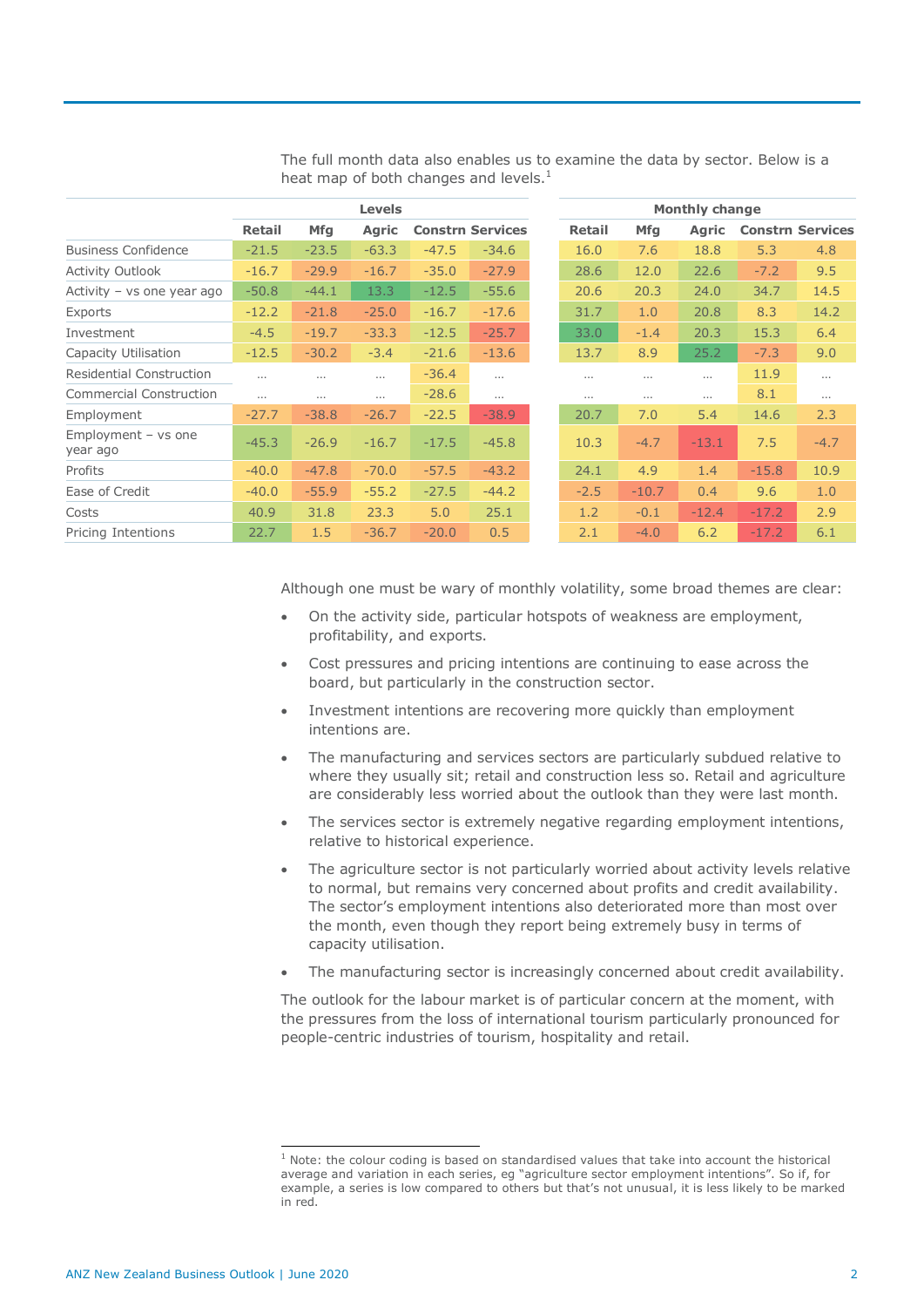We typically report numbers on a net basis, but at times of turmoil it can be useful to look at the nuance of the percentages of respondents reporting they expect/have higher, lower and unchanged staffing levels.

Figure 2 shows that around 10% of firms report having more staff than a year ago, but almost half report having fewer. Roughly the same percentages apply to firms' plans going forwards. And it's not hard to see why – 63% of firms are expecting lower profitability in the next year, offset by only 16% anticipating higher profits.





Every three months we ask firms about their most significant problems. Low turnover has catapulted into top spot, followed by regulation and paperwork, and thirdly, competition from other businesses. Finding skilled labour has dropped into fourth place, followed by cashflow/debtors and then high rates of pay.

Figures 3-6 below show how the weightings have changed since December, before COVID-19 struck (the March survey was taken in the midst of the lockdown pandemonium, making the results difficult to interpret).



**Figure 3 and 4. Firms' most important problems<sup>2</sup>**

<sup>2</sup> Weighted using a score of 3 points for a 1st ranking, 2 for 2nd and 1 for 3rd. then scaled to 100 (ie a relative % weight) to allow better comparison across groups..

Source: ANZ Research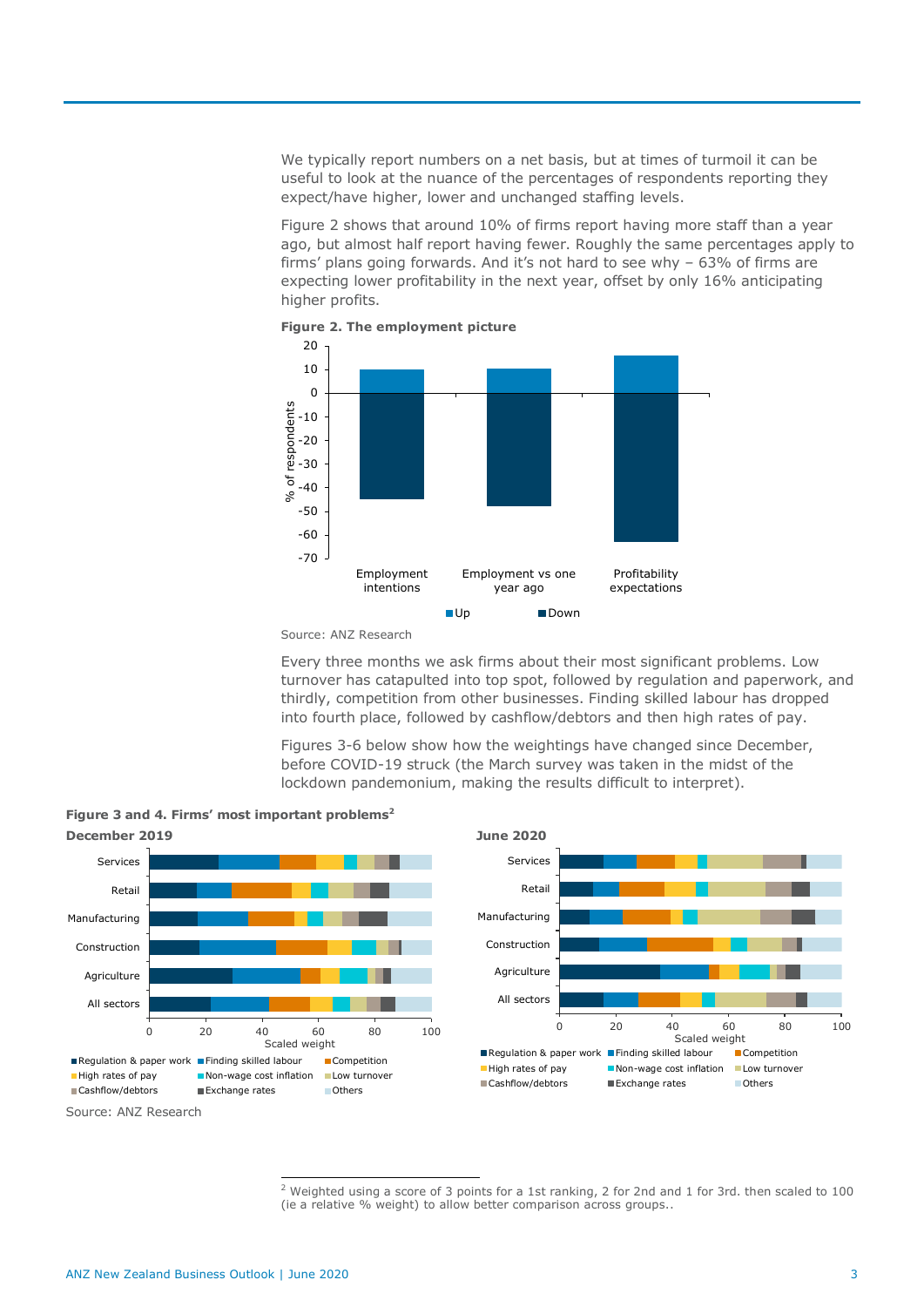Agriculture remains the sector most concerned about regulation; construction about competition; and retail, manufacturing and services about turnover. Retail is the sector most concerned about rates of pay, while agriculture is the sector most worried about finding skilled labour – this is a sector traditionally dependent on migrant labour.

We also ask firms every three months about what is driving their investment intentions. As noted above, investment intentions remain deeply negative, particularly for the agriculture and services sectors. When asked about investment drivers, the domestic economic outlook was, unsurprisingly, the biggest driver by a long shot. The global outlook comes in a distant second, closely followed by central government policy. Spare capacity and skilled labour shortages have dropped massively as investment drivers. Interest rates were cited by very few.

The agriculture sector is an outlier, more concerned about global than domestic conditions when making investment decisions, and taking the most account of central government policy. The other sectors are broadly similar to each other. It's clear that when times are tough, it's going to be hard to convince firms to take risks. Low interest rates will only get you so far.

**Figure 5 and 6. Firms' key investment drivers by sector<sup>3</sup> December 2019 June 2020**



### Our take

New Zealand is the envy of the world, with no social distancing measures imposed upon us and restaurants, bars, sporting events, all able to carry on as normal. But the fact remains, New Zealand with a closed border is a significantly smaller economy, at least in the near term, and the recession is just starting to make itself felt.

It is encouraging to see a bounce in sentiment in the retail sector, and this tallies with anecdotes we are hearing about households rushing out to spend the involuntary savings accumulated during lockdown, as well as the money that had been squirreled away, earmarked for an overseas holiday.

 $3$  Weighted using a score of 3 points for a 1st ranking, 2 for 2nd and 1 for 3rd. then scaled to 100 (ie a relative % weight) to allow better comparison across groups. Numbers in brackets are each sector's investment intentions.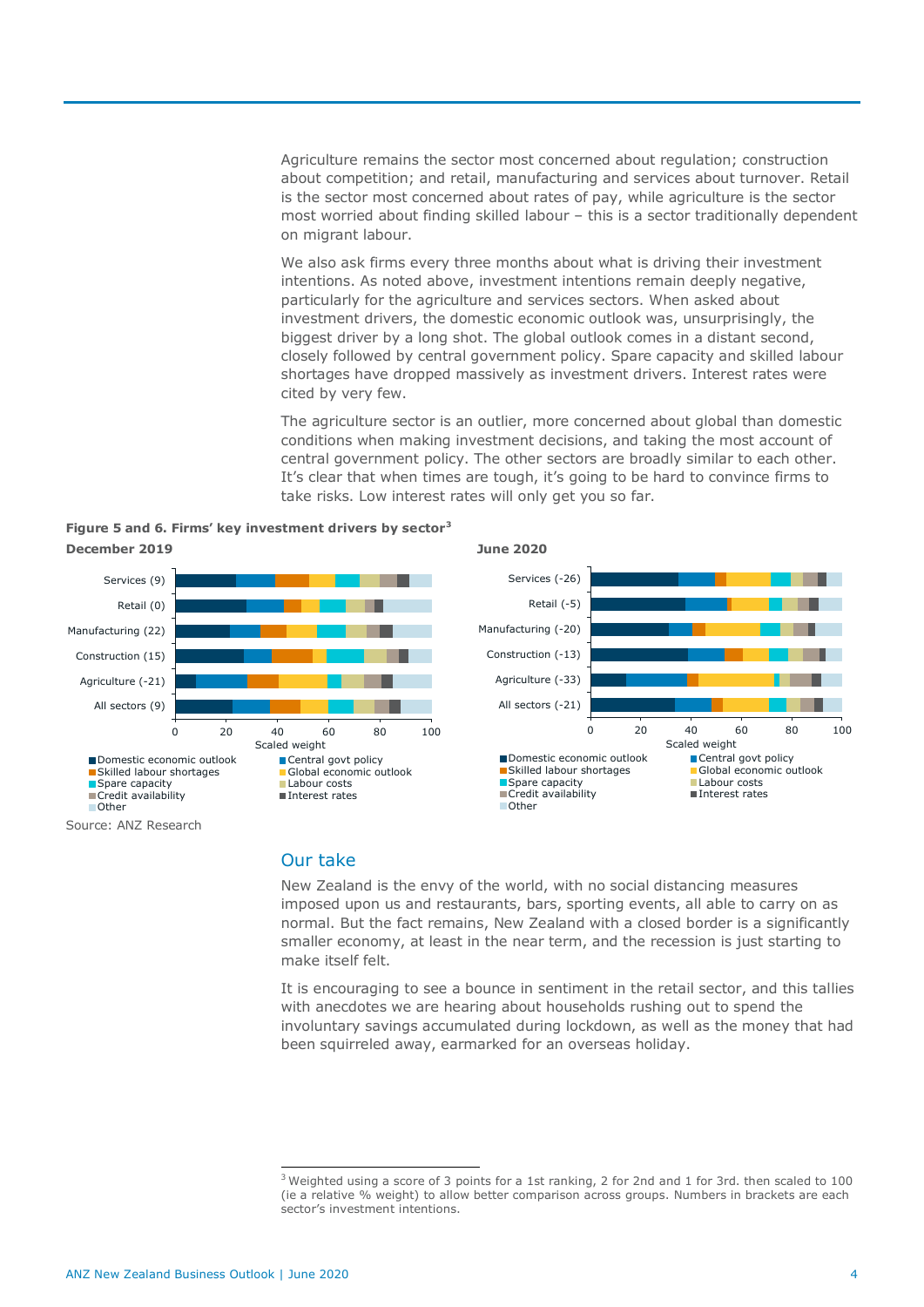But these sources of spending are not particularly sustainable. Our consumer confidence survey suggests wariness on the part of households about what the future may bring, and accordingly, a desire to prune discretionary spending. The bizarreness of the lockdown experience means we must be very careful about making any inferences from current spending trends about what consumer behaviour may look like six months down the track.

It's good to see the agriculture sector in better heart, reflecting that New Zealand's commodity prices are so far proving more resilient to the marked global growth slowdown than normally is to be expected. That's really helpful, particularly when the exchange rate refuses to roll over. We need all the help we can get in this global environment.

#### Survey Results June 2020

| <b>Net Balance</b>                            | Total   | Prelim<br>June <sup>4</sup> | Previous<br>(May) | Retail   | <b>Mfg</b> | Agric   | Constrn | <b>Services</b> |
|-----------------------------------------------|---------|-----------------------------|-------------------|----------|------------|---------|---------|-----------------|
| <b>Business Confidence</b>                    | $-34.4$ | $-33.0$                     | $-41.8$           | $-21.5$  | $-23.5$    | $-63.3$ | $-47.5$ | $-34.6$         |
| <b>Activity Outlook</b>                       | $-25.9$ | $-29.1$                     | $-38.7$           | $-16.7$  | $-29.9$    | $-16.7$ | $-35.0$ | $-27.9$         |
| Exports                                       | $-17.8$ | $-17.1$                     | $-32.2$           | $-12.2$  | $-21.8$    | $-25.0$ | $-16.7$ | $-17.6$         |
| Investment                                    | $-20.5$ | $-21.6$                     | $-31.7$           | $-4.5$   | $-19.7$    | $-33.3$ | $-12.5$ | $-25.7$         |
| Costs                                         | 26.7    | 30.2                        | 27.5              | 40.9     | 31.8       | 23.3    | 5.0     | 25.1            |
| Capacity Utilisation                          | $-16.4$ | $-17.7$                     | $-26.3$           | $-12.5$  | $-30.2$    | $-3.4$  | $-21.6$ | $-13.6$         |
| <b>Residential Construction</b>               | $-36.4$ | $-39.1$                     | $-48.3$           | $\cdots$ | $\cdots$   | .       | $-36.4$ | $\cdots$        |
| <b>Commercial Construction</b>                | $-28.6$ | $-44.4$                     | $-36.7$           | $\cdots$ |            |         | $-28.6$ | $\cdots$        |
| Employment                                    | $-34.7$ | $-37.0$                     | $-42.4$           | $-27.7$  | $-38.8$    | $-26.7$ | $-22.5$ | $-38.9$         |
| Profits                                       | $-46.8$ | $-51.2$                     | $-55.6$           | $-40.0$  | $-47.8$    | $-70.0$ | $-57.5$ | $-43.2$         |
| Pricing Intentions                            | $-0.3$  | 1.4                         | $-2.0$            | 22.7     | 1.5        | $-36.7$ | $-20.0$ | 0.5             |
| Ease of Credit                                | $-45.0$ | $-44.1$                     | $-43.6$           | $-40.0$  | $-55.9$    | $-55.2$ | $-27.5$ | $-44.2$         |
| <b>Inflation Expectations</b>                 | 1.44    | 1.35                        | 1.30              | 1.61     | 1.66       | 1.32    | 1.24    | 1.36            |
| Activity outlook - same month<br>one year ago | $-42.6$ | $-46.6$                     | $-63.2$           | $-50.8$  | $-44.1$    | 13.3    | $-12.5$ | $-55.6$         |
| Employment - same month<br>one year ago       | $-37.4$ | $-39.2$                     | $-35.5$           | $-45.3$  | $-26.9$    | $-16.7$ | $-17.5$ | $-45.8$         |

The next preliminary Business Outlook comprising early-July results at an economy-wide level will be released on 9 July at 1pm. The next standard full-month release of the ANZ *Business Outlook* is due on 30 July at 1pm.

 $\overline{a}$ 

<sup>&</sup>lt;sup>4</sup> These results include data collected in the first week of the June survey and were published on 9 June.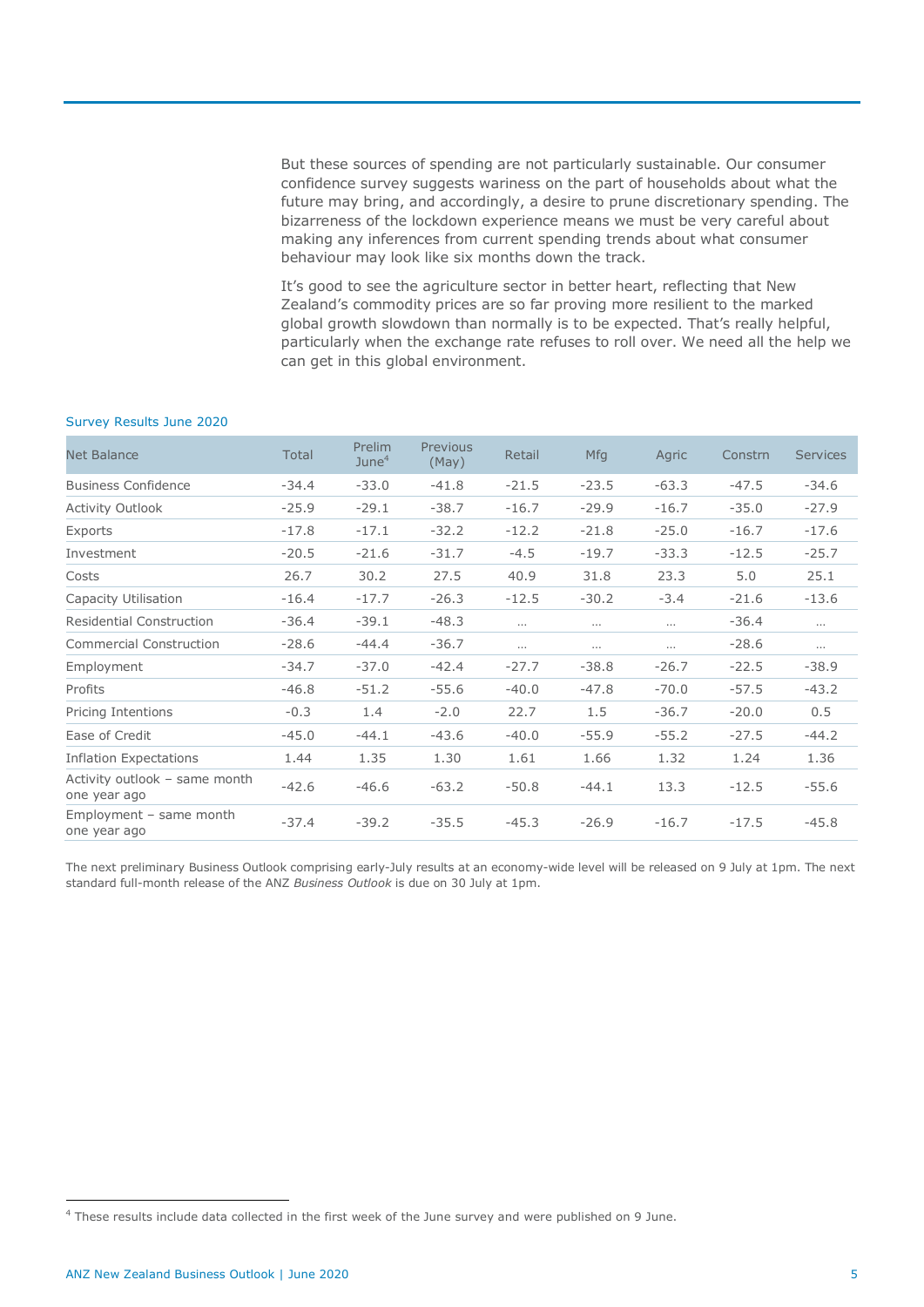









Source: ANZ, Statistics NZ







**Export sales volumes Investment intentions and capacity utilisation**



**Inflation expectations Experienced activity and employment**

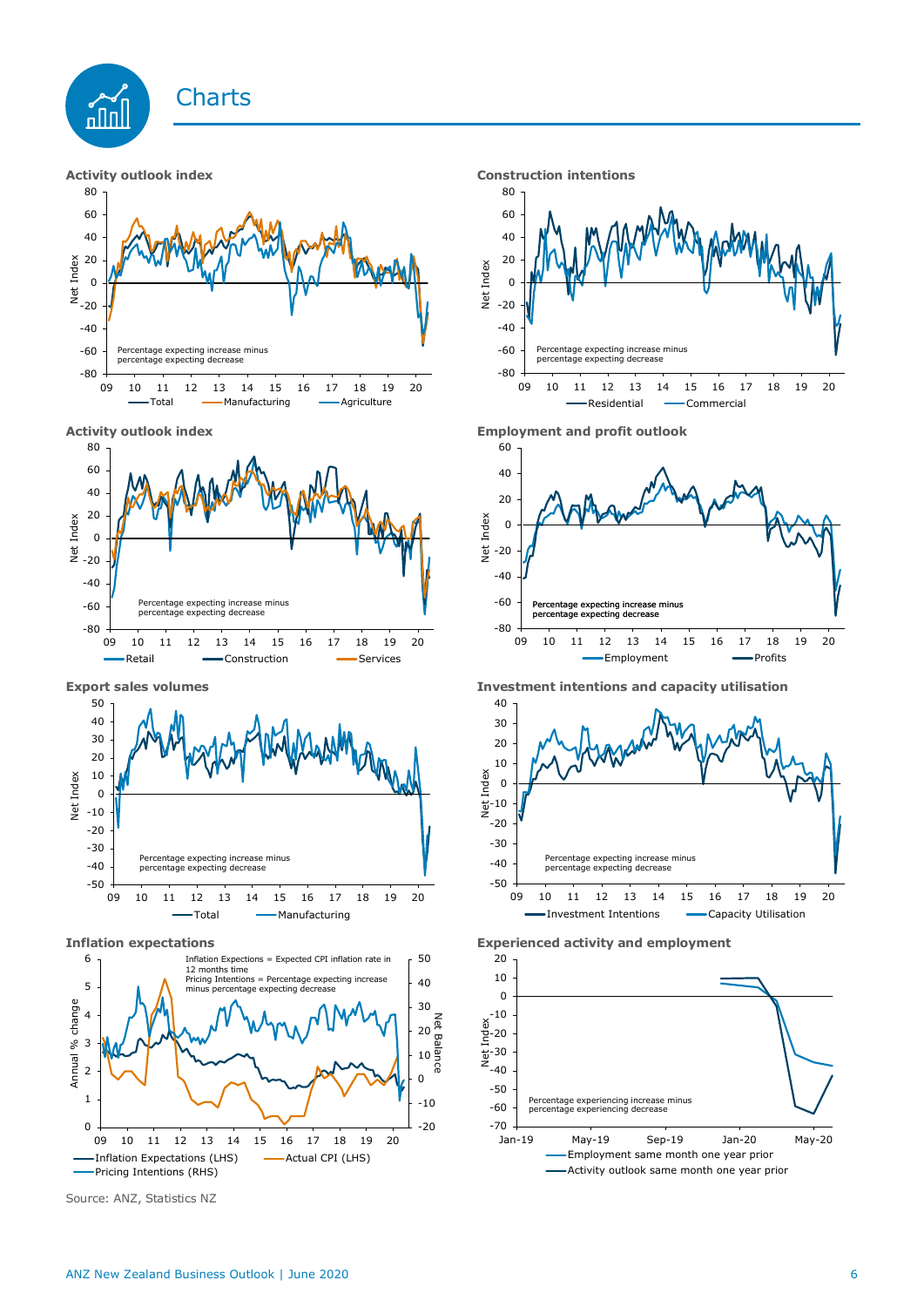Important notice



**This document is intended for ANZ's Institutional, Markets and Private Banking clients. It should not be forwarded, copied or distributed. The information in this document is general in nature, and does not constitute personal financial product advice or take into account your objectives, financial situation or needs.** 

This document may be restricted by law in certain jurisdictions. Persons who receive this document must inform themselves about and observe all relevant restrictions.

**Disclaimer for all jurisdictions:** This document is prepared and distributed in your country/region by either: Australia and New Zealand Banking Group Limited (ABN11 005 357 522) (**ANZ**); or its relevant subsidiary or branch (each, an **Affiliate**), as appropriate or as set out below.

This document is distributed on the basis that it is only for the information of the specified recipient or permitted user of the relevant website (**recipients**).

This document is solely for informational purposes and nothing contained within is intended to be an invitation, solicitation or offer by ANZ to sell, or buy, receive or provide any product or service, or to participate in a particular trading strategy.

Distribution of this document to you is only as may be permissible by the laws of your jurisdiction, and is not directed to or intended for distribution or use by recipients resident or located in jurisdictions where its use or distribution would be contrary to those laws or regulations, or in jurisdictions where ANZ would be subject to additional licensing or registration requirements. Further, the products and services mentioned in this document may not be available in all countries.

ANZ in no way provides any financial, legal, taxation or investment advice to you in connection with any product or service discussed in this document. Before making any investment decision, recipients should seek independent financial, legal, tax and other relevant advice having regard to their particular circumstances.

Whilst care has been taken in the preparation of this document and the information contained within is believed to be accurate, ANZ does not represent or warrant the accuracy or completeness of the information Further, ANZ does not accept any responsibility to inform you of any matter that subsequently comes to its notice, which may affect the accuracy of the information in this document.

Preparation of this document and the opinions expressed in it may involve material elements of subjective judgement and analysis. Unless specifically stated otherwise: they are current on the date of this document and are subject to change without notice; and, all price information is indicative only. Any opinions expressed in this document are subject to change at any time without notice.

ANZ does not guarantee the performance of any product mentioned in this document. All investments entail a risk and may result in both profits and losses. Past performance is not necessarily an indicator of future performance. The products and services described in this document may not be suitable for all investors, and transacting in these products or services may be considered risky.

ANZ expressly disclaims any responsibility and shall not be liable for any loss, damage, claim, liability, proceedings, cost or expense (Liability) arising directly or indirectly and whether in tort (including negligence), contract, equity or otherwise out of or in connection with this document to the extent permissible under relevant law. Please note, the contents of this document have not been reviewed by any regulatory body or authority in any jurisdiction.

ANZ and its Affiliates may have an interest in the subject matter of this document. They may receive fees from customers for dealing in the products or services described in this document, and their staff and introducers of business may share in such fees or remuneration that may be influenced by total sales, at all times received and/or apportioned in accordance with local regulatory requirements. Further, they or their customers may have or have had interests or long or short positions in the products or services described in this document, and may at any time make purchases and/or sales in them as principal or agent, as well as act (or have acted) as a market maker in such products. This document is published in accordance with ANZ's policies on conflicts of interest and ANZ maintains appropriate information barriers to control the flow of information between businesses within it and its Affiliates.

Your ANZ point of contact can assist with any questions about this document including for further information on these disclosures of interest.

**Country/region specific information:** Unless stated otherwise, this document is distributed by Australia and New Zealand Banking Group Limited (**ANZ**).

Australia. ANZ holds an Australian Financial Services licence no. 234527. For a copy of ANZ's Financial Services Guide please [click here](http://www.anz.com/documents/AU/aboutANZ/FinancialServicesGuide.pdf) or request from your ANZ point of contact.

**Brazil, Brunei, India, Japan, Kuwait, Malaysia, Switzerland, Taiwan.** This document is distributed in each of these jurisdictions by ANZ on a cross-border basis.

**European Economic Area (EEA):** *United Kingdom.* ANZ is authorised in the United Kingdom by the Prudential Regulation Authority (**PRA**) and is subject to regulation by the Financial Conduct Authority (**FCA**) and limited regulation by the PRA. Details about the extent of our regulation by the PRA are available from us on request. This document is distributed in the United Kingdom by Australia and New Zealand Banking Group Limited ANZ solely for the information of persons who would come within the FCA definition of "eligible counterparty" or "professional client". It is not intended for and must not be distributed to any person who would come within the FCA definition of "retail client". Nothing here excludes or restricts any duty or liability to a customer which ANZ may have under the UK Financial Services and Markets Act 2000 or under the regulatory system as defined in the Rules of the Prudential Regulation Authority (**PRA**) and the FCA. ANZ is authorised in the United Kingdom by the PRA and is subject to regulation by the FCA and limited regulation by the PRA. Details about the extent of our regulation by the PRA are available from us on request.

**Fiji.** For Fiji regulatory purposes, this document and any views and recommendations are not to be deemed as investment advice. Fiji investors must seek licensed professional advice should they wish to make any investment in relation to this document.

**Hong Kong.** This publication is issued or distributed in Hong Kong by the Hong Kong branch of ANZ, which is registered at the Hong Kong Monetary Authority to conduct Type 1 (dealing in securities), Type 4 (advising on securities) and Type 6 (advising on corporate finance) regulated activities. The contents of this publication have not been reviewed by any regulatory authority in Hong Kong.

**India.** If this document is received in India, only you (the specified recipient) may print it provided that before doing so, you specify on it your name and place of printing.

**Myanmar.** This publication is intended to be general and part of ANZ's customer service and marketing activities when implementing its functions as a licensed bank. This publication is not Securities Investment Advice (as that term is defined in the Myanmar Securities Transaction Law 2013).

**New Zealand.** This document is intended to be of a general nature, does not take into account your financial situation or goals, and is not a personalised adviser service under the Financial Advisers Act 2008 (**FAA**).